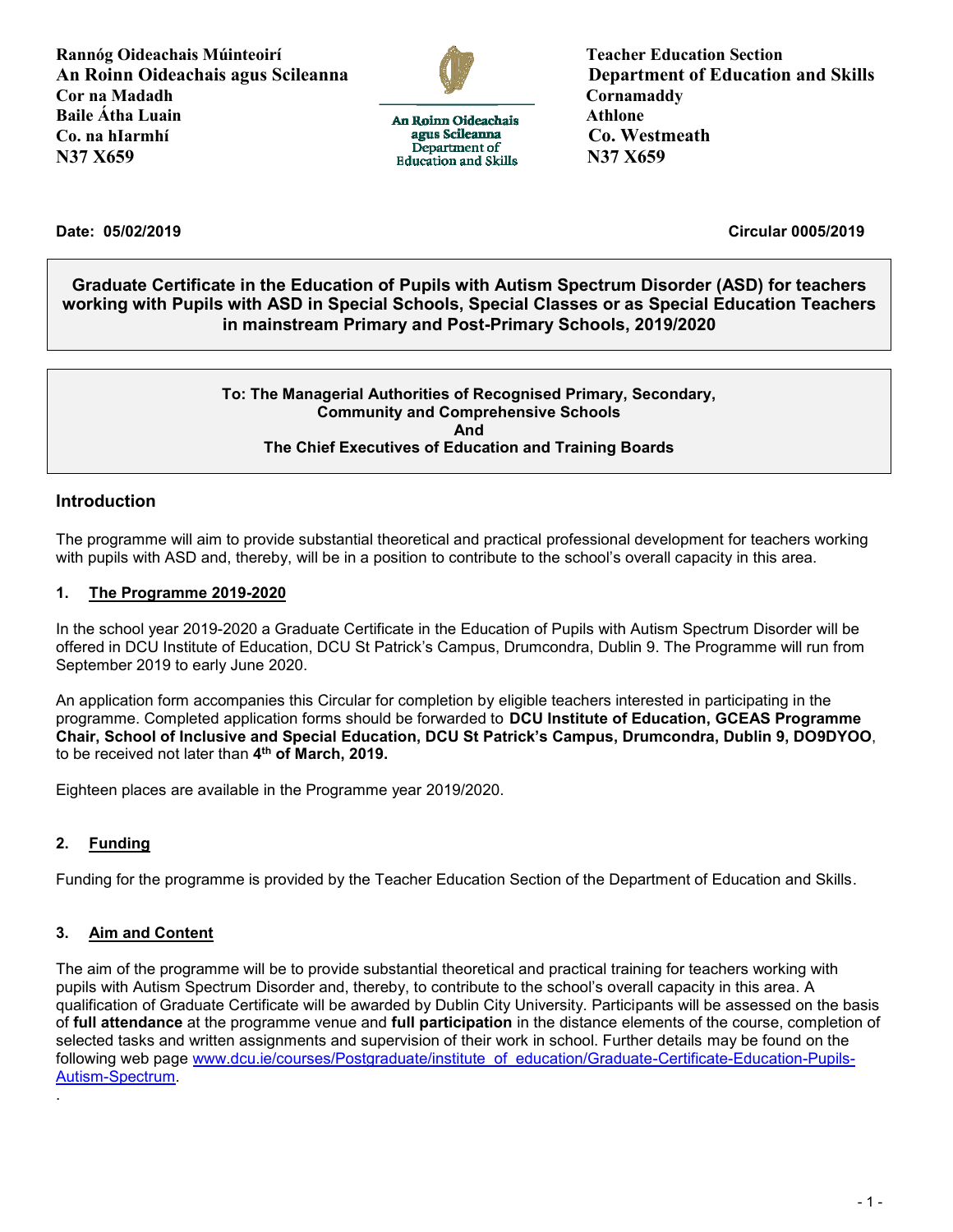#### **4. Duration and Organisation**

The programme is one-year, part-time from September 2019 to June 2020, and consists of 5 modules. The course is delivered through distance learning modes, on-site learning at DCU Institute of Education, St Patrick's Campus and considers teachers' practical engagement with pupils in schools. The programme requires that participants are released from their schools for three weeks of the academic year.

The programme will include face-to-face tuition, tutorials and visits to other educational settings to observe examples of exemplary practice. The distance element of the course will include online synchronous and asynchronous engagement (course materials, online lectures and discussion fora).

#### **5. Eligibility**

#### **Please note that all teachers must be registered in accordance with Section 31 of the Teaching Council Act, 2001. Please refer to the Teaching Council website** [www.teachingcouncil.ie](http://www.teachingcouncil.ie/) **for further information.**

This programme is for registered teachers who hold a post currently funded by the Department of Education and Skills and who are currently working with pupils with Autism Spectrum Disorder or who will be working with pupils with ASD for the duration of the Programme in recognised Primary Schools including Special Schools and recognised Post-Primary Schools. **The programme is designed specifically to assist teachers in meeting the learning and teaching needs of pupils with ASD.** Potential applicants must therefore have a teaching role in relation to pupils with Autism.

#### **(a) Primary:**

**Teachers will be required to forward a copy of their Registration Certificate or Confirmation of Registration letter<sup>1</sup> from the Teaching Council, when submitting their application form. If the "Education Sector(s)" field is blank, teachers will be required to provide evidence that they have qualifications suitable to teach in either the mainstream primary sector or to teach pupils with Special Educational Needs.**

Applicants from Primary Schools should have successfully completed their probationary period.

#### **(b) Post-primary:**

**Teachers will be required to forward a copy of their Registration Certificate or Confirmation of Registration letter (see footnote below) from the Teaching Council, when submitting their application form. If the "Education Sector(s)" field is blank, teachers will be required to provide evidence that they have qualifications suitable to teach in either the mainstream post-primary sector or to teach pupils with special educational needs in the post-primary sector.**

Applicants from Post-Primary Schools should have successfully completed their Induction and Post Qualification Employment (PQE)

#### **(c) Special Schools:**

L,

**Teachers will be required to forward a copy of their Registration Certificate or Confirmation of Registration letter (see footnote below) from the Teaching Council, when submitting their application form. If the "Education Sector(s)" field is blank teachers will be required to provide evidence that they have qualifications suitable to teach either in the mainstream primary or postprimary sectors or to teach pupils with special educational needs in the primary or post-primary sector or to teach in special school settings.**

Applicants from Special Schools should have successfully completed their probationary period.

While teachers are completing this programme and for a reasonable period of time following completion of the programme, it is advised that school management make every effort to ensure that pupils with Autism continue to benefit from the teacher's knowledge and expertise in this area, through assigning the learning and teaching of pupils with Autism to the teacher concerned. Collaborative practices, such as team-teaching, can also form a part of these arrangements.

#### **In order to participate in the programme, teachers will need access to a computer and the Internet.**

Candidates should note that evidence of having completed Garda vetting is required for participation in the course.

<sup>1</sup> Confirmation of Registration letter is available to download from the Registered Teacher Login Facility on the Teaching Council websit[e www.teachingcouncil.ie](http://www.teachingcouncil.ie/)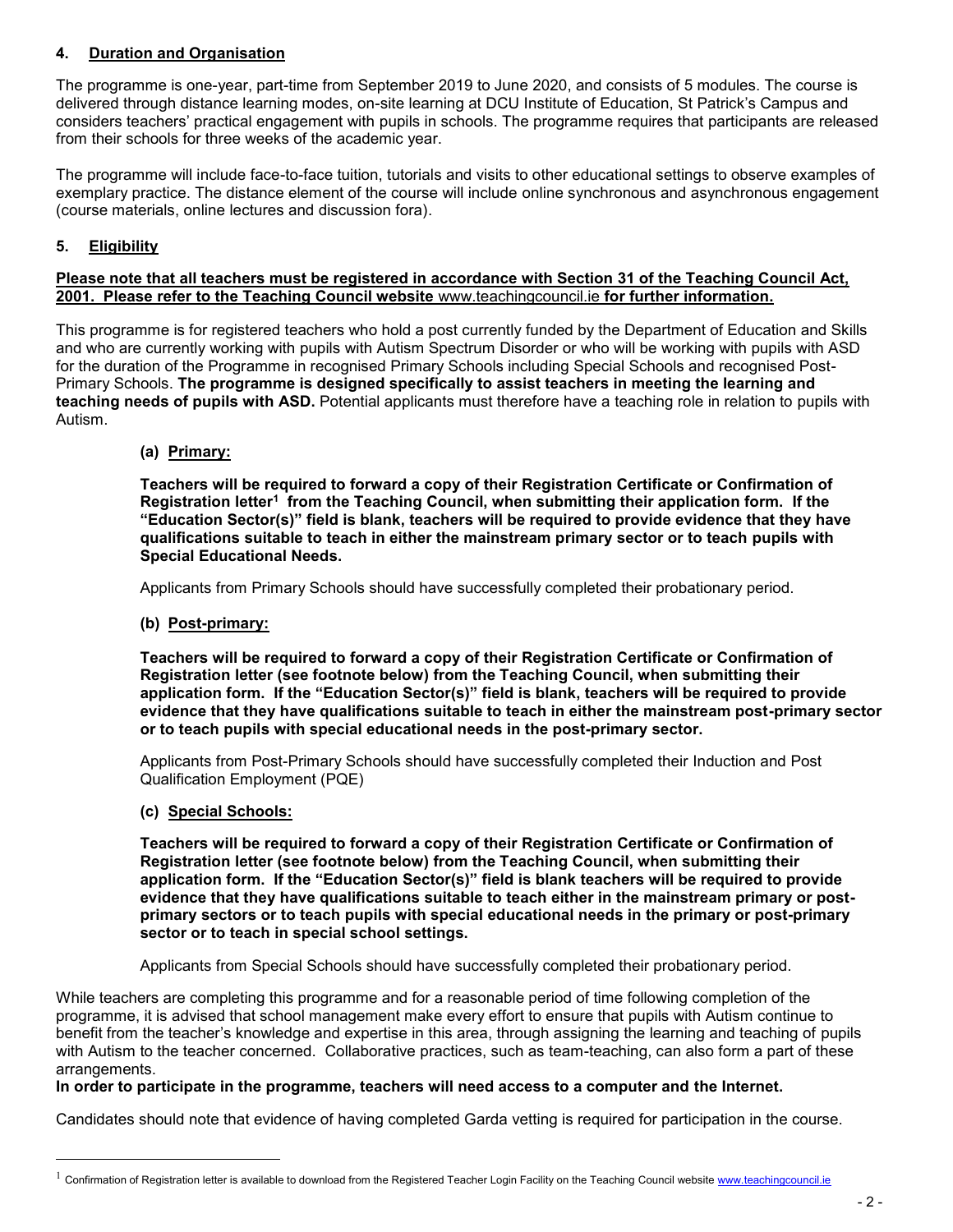#### **6. Applications and Selection**

An Application Form accompanies this Circular for completion by eligible teachers interested in participating in the programme.

Normally, applications will be accepted from not more than one teacher per school who meets the requirements outlined in this Circular.

#### *Important*

Eligible teachers nominated by their school authorities who wish to be considered for admission to the **Graduate Certificate Programme** should send their applications to **DCU Institute of Education, GCEAS Programme Chair, School of Inclusive and Special Education, DCU Institute of Education, DCU St Patrick's Campus, Drumcondra, Dublin 9, DO9DYOO** to be received not later than **4 th of March 2019. Phone: (01) 8842143; email: [tish.balfe@dcu.ie](mailto:tish.balfe@dcu.ie) .**

Applicants for this programme are **not** required to attend for interview.

#### **7. Fees**

No fee or registration charges will apply for applicants eligible under the terms of this Circular.

#### **8. Travel and Subsistence**

Travel and subsistence will be provided for any of the face-to-face elements of the programme in accordance with the Department of Finance Travel and Subsistence Circular 11**/**82. Please note for any travel and subsistence, the training rate is applicable.

#### **9. Extra Personal Vacation**

No extra personal vacation will be allowed in respect of participation in this Course.

#### **10. Substitution**

Substitution, which must be approved by the managerial authority of the school/ETB, will be allowed. The substitution must be deemed necessary to cover the approved periods of absence of the teacher from teaching duty for attendance at the course. Documentation from the college specifying the absence details must be retained by the school. **It should be noted that paid substitution cover will not be provided by the Department of Education and Skills where a teacher takes personal leave during the block release element of the Programme.**

#### **11. Salary Arrangements**

All teachers on release from their school under the terms of this Programme will continue to receive their salary in the usual way.

Please note that successful completion of this Programme will not result in any entitlement to additional remuneration from the Department of Education and Skills.

#### **12. Master's Programme**

On the successful completion of the Graduate Certificate in the Education of Pupils with Autism Spectrum Disorder teachers may be eligible to apply for the Master of Education in Autism (M.Ed. in Autism) at the DCU Institute of Education.

Jim Mulkerrins Principal Officer

February 2019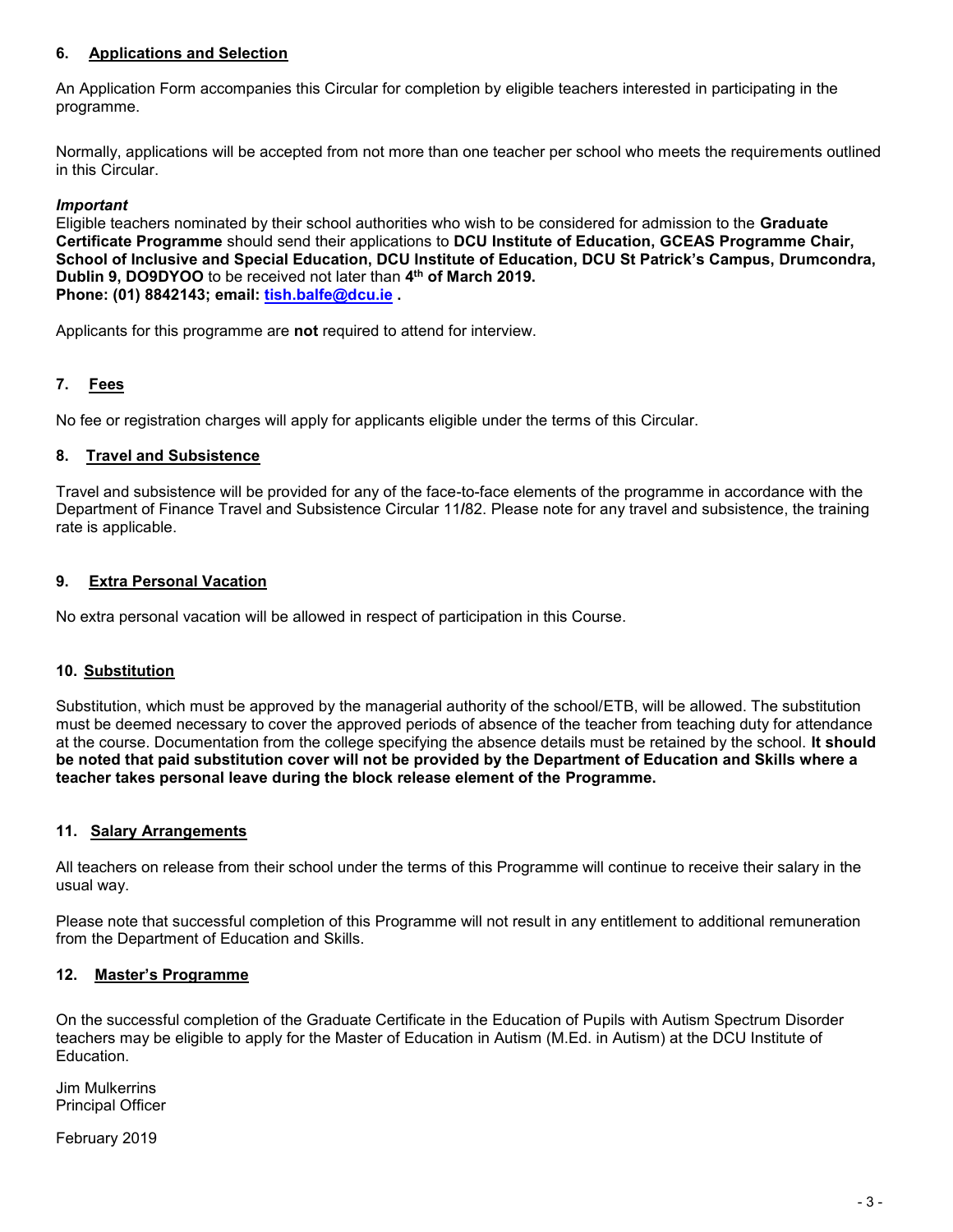# **Graduate Certificate in the Education of Pupils with Autism Spectrum Disorder 2019-2020**

# *Application form*

Please complete and return to:

**GCEAS Programme Director, School of Inclusive and Special Education, DCU Institute of Education, DCU St Patrick's Campus, Drumcondra, Dublin 9, DO9DYOO to be received not later than 4 th of March 2019**

> **Phone: (01) 8842143 Email address: [tish.balfe@dcu.ie](mailto:trish.balfe@dcu.ie)**

#### **1. Personal Details**

| Please state Year of fulfilling Induction and Probation/PQE requirement: __________________________ |                                                                                                              |
|-----------------------------------------------------------------------------------------------------|--------------------------------------------------------------------------------------------------------------|
|                                                                                                     |                                                                                                              |
| 2.                                                                                                  | Registration Details (Per Teaching Council Registration Certificate or Confirmation of Registration letter)* |
|                                                                                                     | Teacher Registration Number ________________________Education Sector _______________________________         |
| Do you hold current Garda Vetting? Yes □<br>No <sub>1</sub>                                         |                                                                                                              |

\* A copy of the **Registration Certificate** or a **Confirmation of Registration letter** must accompany this form.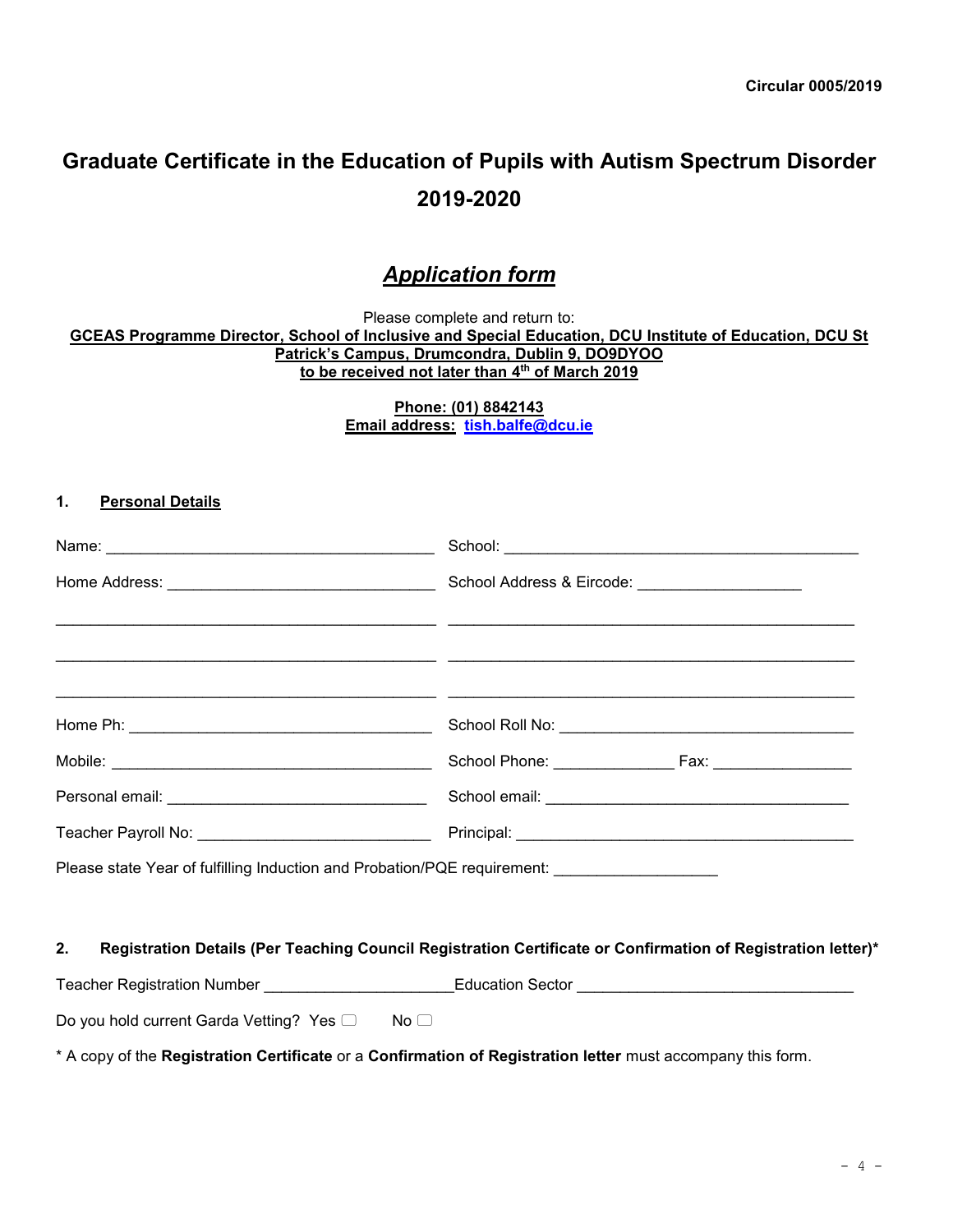# **3**. **Current Teaching Position**

**3 (a)** Please tick which of the following best describes your current Employment Status:

|      | Contract of Indefinite Duration (CID)                                                                     |     |                              |                 |                 |     |      |                 |     |
|------|-----------------------------------------------------------------------------------------------------------|-----|------------------------------|-----------------|-----------------|-----|------|-----------------|-----|
|      | <b>Fixed Term Contract</b>                                                                                |     |                              |                 |                 |     |      |                 |     |
|      | Permanent                                                                                                 |     |                              |                 |                 |     |      |                 |     |
|      |                                                                                                           |     |                              |                 |                 |     |      |                 |     |
|      | If employed in a Part Time capacity, for how many hours are you employed? __________________________      |     |                              |                 |                 |     |      |                 |     |
| 3(b) | Please state:                                                                                             |     |                              |                 |                 |     |      |                 |     |
|      | Your total number of years teaching                                                                       |     |                              |                 |                 |     |      |                 |     |
|      |                                                                                                           |     |                              |                 |                 |     |      |                 |     |
|      | Number of years teaching in your present school<br>$\bullet$                                              |     |                              |                 |                 |     |      |                 |     |
|      | Number of years teaching pupils with ASD                                                                  |     |                              |                 |                 |     |      |                 |     |
|      | When were you appointed to your present post                                                              |     |                              |                 |                 |     |      |                 |     |
|      | 3 (c) Please tick which of the following best describes the teaching position you will hold in 2019/2020: |     |                              |                 |                 |     |      |                 |     |
|      |                                                                                                           |     |                              |                 |                 |     |      |                 |     |
|      | Mainstream Primary School                                                                                 |     |                              |                 |                 |     |      |                 |     |
|      | Class teacher who is teaching a significant number of pupils with ASD                                     |     |                              |                 |                 |     |      |                 |     |
|      | Special Education Teacher, currently teaching pupils with ASD                                             |     |                              |                 |                 |     |      |                 |     |
|      | Teacher in a special class for pupils with ASD                                                            |     |                              |                 |                 |     |      |                 |     |
|      | Teacher in a special class for pupils with special educational needs, which includes pupils with ASD      |     |                              |                 |                 |     |      |                 |     |
|      |                                                                                                           |     |                              |                 |                 |     |      |                 |     |
|      |                                                                                                           |     |                              |                 |                 |     |      |                 |     |
|      |                                                                                                           |     |                              |                 |                 |     |      |                 |     |
|      | <b>Mainstream Post-Primary School</b>                                                                     |     |                              |                 |                 |     |      |                 |     |
|      | Are you a Special Education Teacher only?                                                                 | Yes | No<br>$\left( \quad \right)$ |                 |                 |     |      |                 |     |
|      |                                                                                                           |     |                              | Yr <sub>1</sub> | Yr <sub>2</sub> | Yr3 | Yr 4 | Yr <sub>5</sub> | Yr6 |
|      | How many children with ASD do you teach?<br>$\circ$                                                       |     |                              |                 |                 |     |      |                 |     |
|      |                                                                                                           |     |                              |                 |                 |     |      |                 |     |

 $\circ$  How many hours in total, per week, are you teaching children with ASD?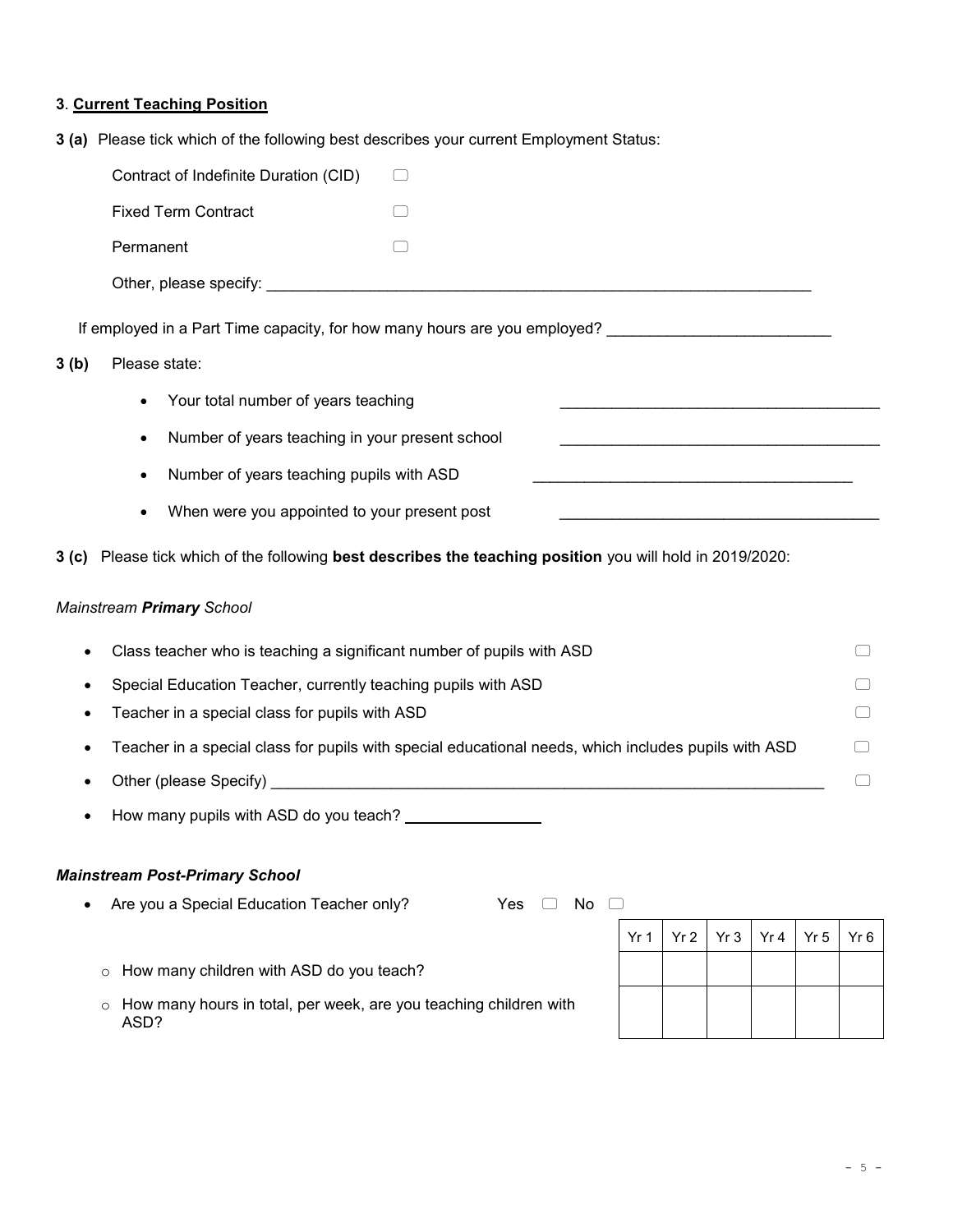#### Are you a Special Education Teacher and Subject Teacher? Yes  $\Box$  No  $\Box$

- $\circ$  In your capacity as a Special Education Teacher:
- How many pupils with ASD do you teach?
- **How many hours in total, per week, are you teaching children with** ASD?
- o In your capacity as a **subject** teacher, how many pupils with ASD do you teach?
- Are you a Subject Teacher with NO Special Education Hours? Yes  $\Box$  No  $\Box$ 
	- $\circ$  In your capacity as a subject teacher:
	- How many pupils with ASD do you teach in your mainstream class?
- Are you a Full Time Teacher in a special class for pupils with ASD? Yes  $\Box$  No  $\Box$ 
	- How many pupils with ASD are in your class?
	- How many hours do you spend teaching pupils with ASD, each week?

#### *Special School*

- Class teacher teaching pupils with special educational needs, which includes pupils with ASD Class teacher teaching pupils with ASD
- Subject teacher, where pupils with ASD are accessing the subject area. (specify which subject)
- Principal of a Special School where the Principal is in a teaching role and has pupils with ASD in his/her class

In your stated capacity above, how many pupils with ASD do you teach?

#### **Please confirm with your Principal that you are, or will be, working with pupils with ASD for the duration of the Programme, as outlined above.**

**I have certified with my Principal that this will be the case: Yes:**  $\Box$  **No:**  $\Box$ 

#### **4. Previous Teaching Experience**

| 4 (a) Number of years teaching mainstream classes: |        |
|----------------------------------------------------|--------|
| Name and Address of School(s):                     | Dates: |

|  | Yr 1   Yr 2   Yr 3   Yr 4   Yr 5   Yr 6 |  |
|--|-----------------------------------------|--|
|  |                                         |  |
|  |                                         |  |
|  |                                         |  |
|  |                                         |  |

| Yr 1   Yr 2   Yr 3   Yr 4   Yr 5   Yr 6 |  |  |  |
|-----------------------------------------|--|--|--|
|                                         |  |  |  |

|  | $Yr1$   $Yr2$   $Yr3$   $Yr4$   $Yr5$   $Yr6$ |  |
|--|-----------------------------------------------|--|
|  |                                               |  |
|  |                                               |  |
|  |                                               |  |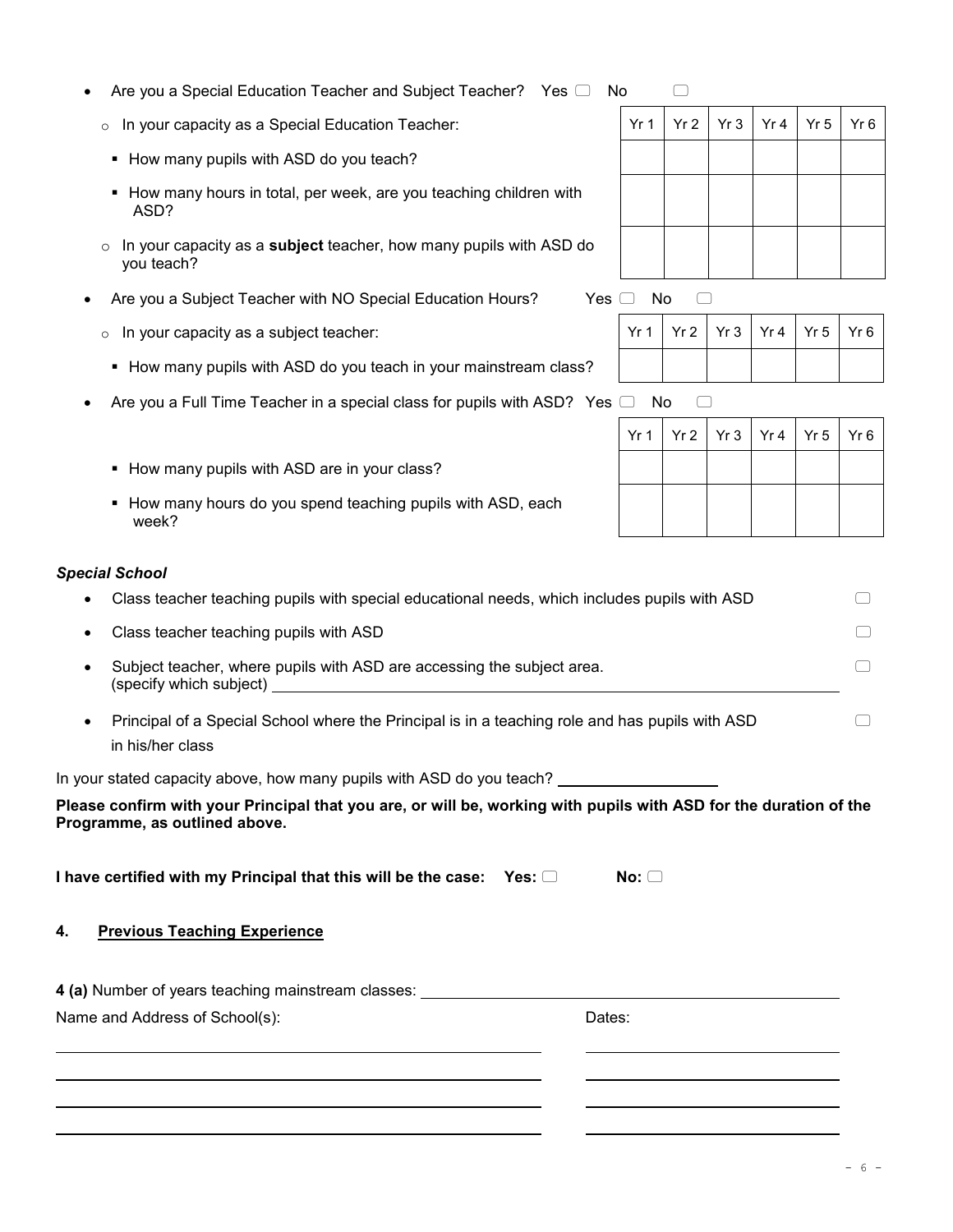**4 (b)** Prior to taking up your current teaching position, please state number of years in special schools / special classes  $\ell$  special education teaching:

| 7 special equication teaching.                                    |        |
|-------------------------------------------------------------------|--------|
| Name and Address of School(s):<br>(Please specify teaching role): | Dates: |
|                                                                   |        |
| 4 (c) Any other relevant experience in educational settings:      |        |
|                                                                   |        |
|                                                                   |        |

# **5. Professional or other qualifications held**

| <b>College, University</b><br>or other Awarding<br><b>Body</b> | <b>Dates of attendance</b><br>and whether full-<br>time or<br>part-time | Degree or other<br><b>Qualifications</b><br>obtained/to be<br>obtained | Grade/<br><b>Class</b><br>(if any) | Subject(s) | Date of<br><b>Award</b> |
|----------------------------------------------------------------|-------------------------------------------------------------------------|------------------------------------------------------------------------|------------------------------------|------------|-------------------------|
|                                                                |                                                                         |                                                                        |                                    |            |                         |
|                                                                |                                                                         |                                                                        |                                    |            |                         |
|                                                                |                                                                         |                                                                        |                                    |            |                         |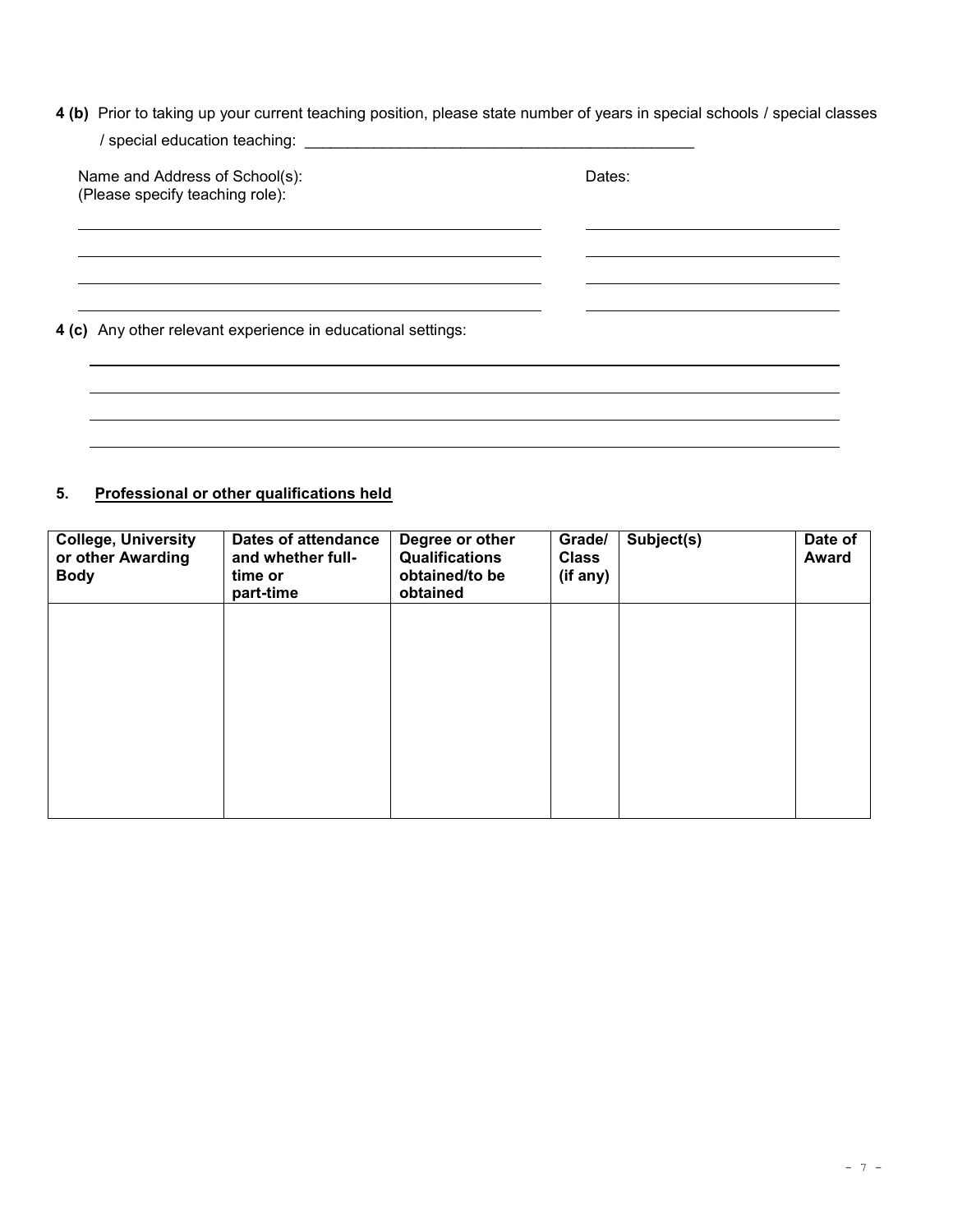#### **6. Previous Professional Development (e.g. Induction, SESS, other CPD).**

| Name & Dates of<br>Professional<br><b>Development Course</b> | <b>Duration</b> | Grade/<br><b>Class</b><br>(if any) | Subject(s) | Year of<br><b>Completion of</b><br>Professional<br><b>Development</b><br>Course | <b>Accrediting Body</b> |
|--------------------------------------------------------------|-----------------|------------------------------------|------------|---------------------------------------------------------------------------------|-------------------------|
|                                                              |                 |                                    |            |                                                                                 |                         |
|                                                              |                 |                                    |            |                                                                                 |                         |

#### **7***.* **Additional Information**

**7** (a) Have you previously applied for the Graduate Certificate in the Education of pupils with ASD? Yes  $\Box$  No  $\Box$ <br>If yes, what year did you apply? If yes, where  $y$  apply?  $\mathcal{L}^{\mathcal{L}}$ 

**7 (b)** Please indicate your reason(s) for seeking a place on this programme

**7 (c)** Please provide any other information that you feel may help in assessing your application for this programme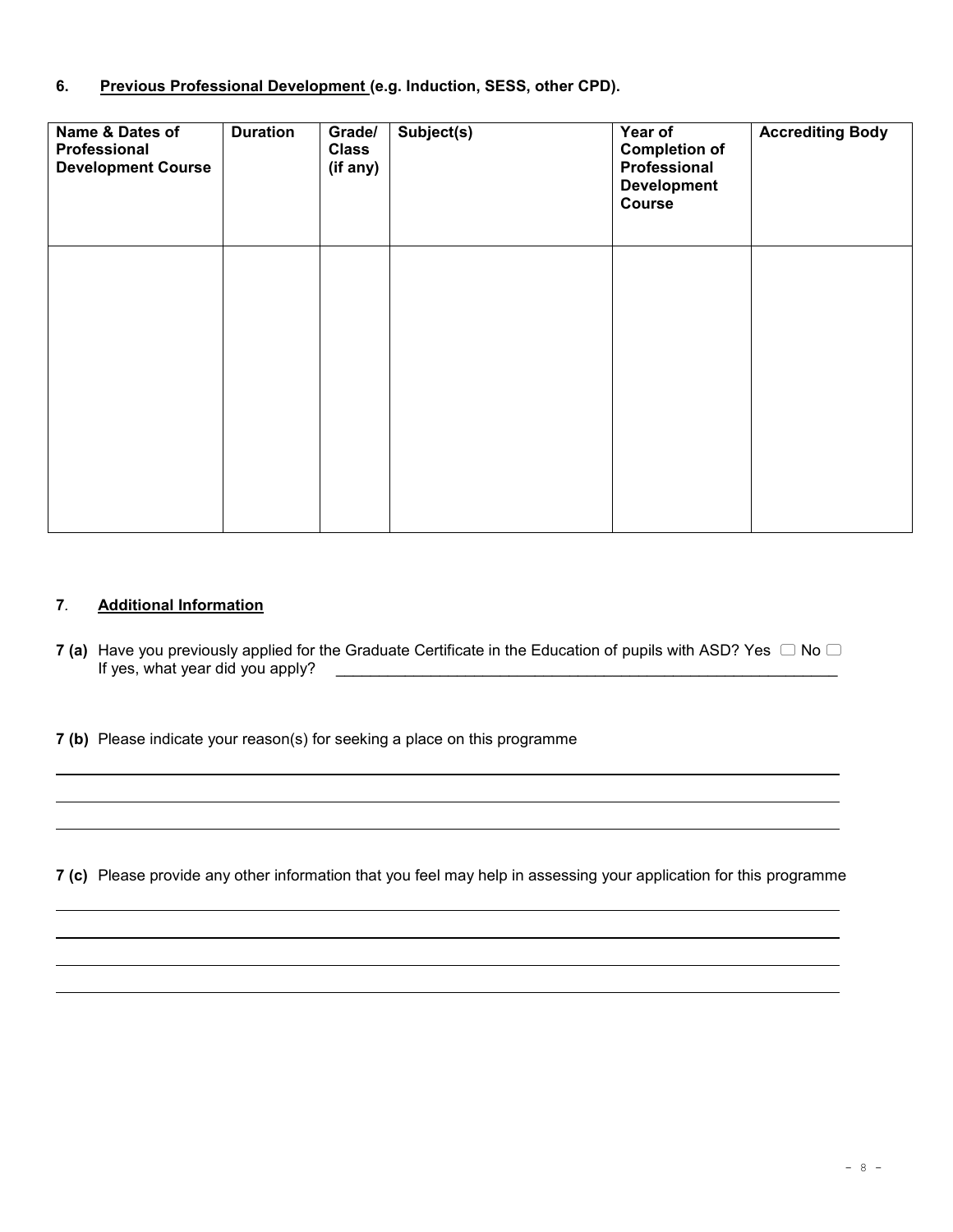|  | 7 (d) Please indicate your ICT skills: |  |  |  |
|--|----------------------------------------|--|--|--|
|--|----------------------------------------|--|--|--|

| Beginner $\Box$                                    | Competent $\Box$                                                                                 | Advanced O                |
|----------------------------------------------------|--------------------------------------------------------------------------------------------------|---------------------------|
| Any other information relevant to your ICT skills: |                                                                                                  |                           |
|                                                    |                                                                                                  |                           |
|                                                    |                                                                                                  |                           |
|                                                    |                                                                                                  |                           |
|                                                    |                                                                                                  |                           |
| 8.                                                 | Name, address and roll numbers of all the schools in which you currently teach, where applicable |                           |
| <b>School Name</b>                                 | <b>School Address</b>                                                                            | <b>School Roll Number</b> |
|                                                    |                                                                                                  |                           |
|                                                    |                                                                                                  |                           |
|                                                    |                                                                                                  |                           |
|                                                    |                                                                                                  |                           |
|                                                    |                                                                                                  |                           |
|                                                    |                                                                                                  |                           |

### **9. To be completed by the Applicant**

I have read Circular 0005/2019 and I agree to fulfil the necessary conditions of participation in the programme for which I am making application. I certify that all the information given on this form is correct and if admitted to the programme, I undertake to observe all the rules and regulations of Dublin City University and to fulfil the necessary conditions of the programme.

I understand that evidence of Garda vetting is required for participation in the course.

**SIGNED:** \_\_\_\_\_\_\_\_\_\_\_\_\_\_\_\_\_\_\_\_\_\_\_\_\_\_\_\_\_\_\_\_\_\_\_ **DATE:** \_\_\_\_\_\_\_\_\_\_\_\_\_\_\_\_\_\_\_\_\_\_\_\_\_\_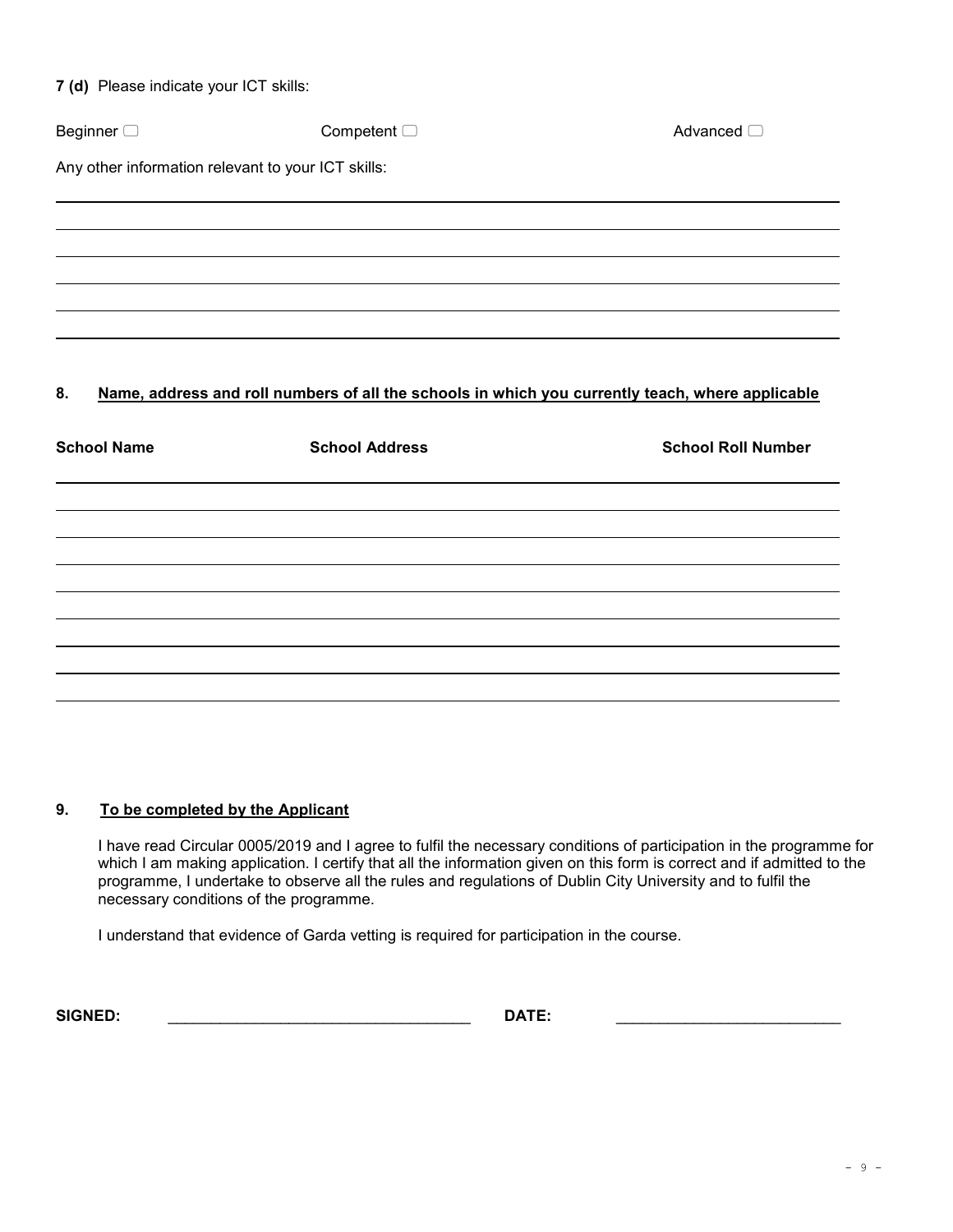#### **10. For completion by School Authorities**

I nominate **I** nominate **EXECUTE:** The state of the state of the state of the state of the state of the state of the state of the state of the state of the state of the state of the state of the state of the state of the s that the applicant for this course is a registered teacher in accordance with Section 31 of the Teaching Council Act, 2001.

**I confirm that the above named teacher is, or will be, working with pupils with ASD for the duration of the Programme, that his/her workload will permit him/her to benefit fully from the continuing professional development being offered and will accord with the criteria in Circular 0005/2019**

I confirm that the information in this application form is correct and, if the above named teacher is given a place on this Graduate Certificate in the Education of Pupils with Autism Spectrum Disorder (ASD) 2019/2020, that the Board of Management agrees to release him/her to attend the programme and will fulfil all course requirements as specified in Circular 0005/2019.

| <b>SIGNED:</b> |                         | <b>DATE</b> |
|----------------|-------------------------|-------------|
|                | <sup>"O</sup> rincipal) |             |

**COUNTER SIGNED:** \_\_\_\_\_\_\_\_\_\_\_\_\_\_\_\_\_\_\_\_\_\_\_\_\_\_\_\_\_\_\_\_\_\_\_\_\_\_\_\_\_\_\_\_\_\_\_\_\_\_\_\_\_ **DATE**: \_\_\_\_\_\_\_\_\_\_\_\_\_\_\_\_

(Director/Manager/Chief Executive/Chairperson of the Board of Management)

# **Closing date for applications is 5pm, 4 th of March 2019**

# **Please return completed form together with a copy of your Registration Certificate or Confirmation of Registration letter to:**

**GCEAS Programme Director School of Inclusive and Special Education DCU Institute of Education DCU St Patrick's Campus Drumcondra, Dublin 9, DO9DYOO**

**Thank you for your cooperation in completing this application form.**

*Data Protection*

*The Department of Education and Skills will treat all personal data you provide on this form as confidential and will use them solely for the purpose intended. The main purpose for which the Department requires the personal data provided by you to relevant colleges is for processing student details attending SEN courses to check eligibility and for processing sanction for substitution purposes. The personal data provided may be exchanged by the College to the Department in line with the scheme. The privacy notice outlining further information in relation to this form can be found at [https://www.education.ie/en/The-](https://www.education.ie/en/The-Department/Data-Protection/gdpr/)[Department/Data-Protection/gdpr/](https://www.education.ie/en/The-Department/Data-Protection/gdpr/)*